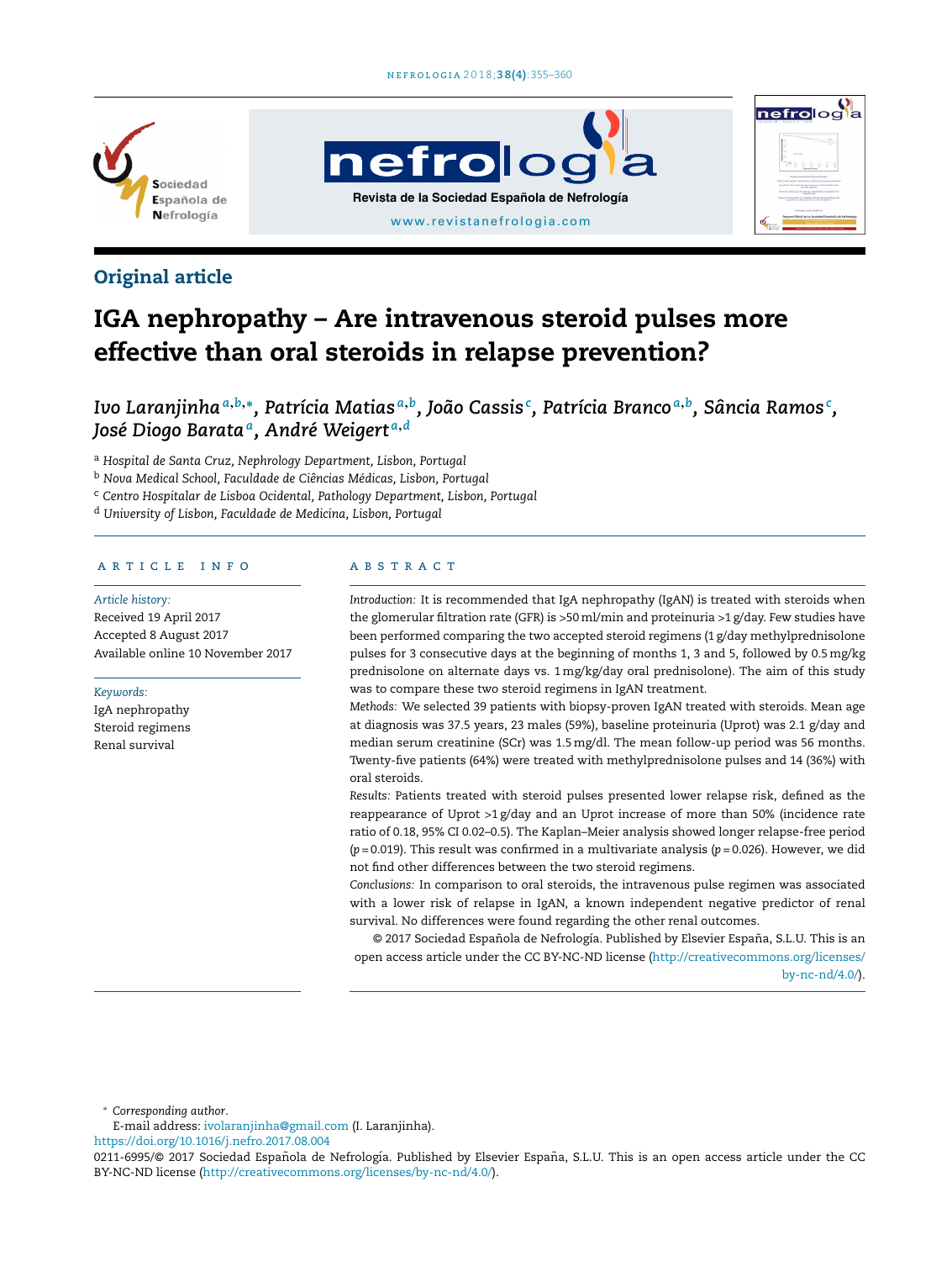## *Palabras clave:*

Nefropatía por IgA Esquemas de esteroides Supervivencia renal

# Nefropatía por IgA. ¿Son los esteroides intravenosos más eficaces que los esteroides orales en la prevención de recaídas?

## r e s u m e n

*Introducción:* Se recomienda el tratamiento de la nefropatía por IgA (NIgA) con esteroides cuando el índice de filtración glomerular (IFG) > 50ml/min y proteinuria > 1 g/día. Pocos han sido los estudios realizados comparando los 2 esquemas de esteroides aceptados (1 g/día de metilprednisolona en pulsos durante 3 días consecutivos en el principio de los meses 1, 3 y 5 seguido de 0,5mg/kg en días alternos de prednisolona vs. 1 mg/kg/día de prednisolona oral). El objetivo de este estudio fue comparar estos 2 esquemas de esteroides en el tratamiento de la NIgA.

*Métodos:* Fueron seleccionados 39 pacientes con NIgA demostrada por biopsia y tratados con esteroides. La edad media al diagnóstico fue de 37,5 años, 23 varones (59%), proteinuria basal (Uprot) 2,1 g/día y la creatinina sérica mediana (SCR) 1,5mg/dl. El periodo medio de seguimiento fue de 56 meses. Veinticinco de los pacientes (64%) fueron tratados con pulsos de metilprednisolona y 14 (36%) con esteroides orales.

*Resultados:* Los pacientes tratados con pulsos de esteroides presentan menor riesgo de recaída, definido como la reaparición de una Uprot > 1 g/día y aumento de más del 50% de la Uprot (razón de tasa de incidencia: 0,18; IC 95%: 0,02-0,5) y el Kaplan-Meier mostró período más largo libre de recaída (p = 0,019). Este resultado se confirmó en un análisis multivariante (p = 0,026). Sin embargo, no se encontraron otras diferencias entre los esquemas de esteroides.

*Conclusiones:* En comparación con los esteroides orales, el esquema en pulsos intravenosos se relacionó con un menor riesgo de recaída en la NIgA, un conocido predictor negativo independiente de la supervivencia renal. No se encontraron diferencias en cuanto a los otros *outcomes* renales.

© 2017 Sociedad Española de Nefrología. Publicado por Elsevier España, S.L.U. Este es un artículo Open Access bajo la licencia CC BY-NC-ND [\(http://creativecommons.org/licenses/](http://creativecommons.org/licenses/by-nc-nd/4.0/)

[by-nc-nd/4.0/\)](http://creativecommons.org/licenses/by-nc-nd/4.0/).

# Introduction

IgA nephropathy (IgAN) is the most frequent primary glomerulonephritis in the developed countries. Regardless of the treatment used, more than 50% of the patients with IgAN have a progressive disease. $1$  The VALIGA cohort estimated a rate of glomerular filtration ratio (GFR) decline of  $1.8 \pm 7.5$  ml/min/year. $^2$  $^2$  Therefore, it is predictable that 20–40% of these patients develop end-stage renal disease (ESRD) within 20 years.<sup>[3](#page-5-0)</sup>

Currently there is not a specific treatment for the pathogenic process beyond IgAN. The KDIGO guidelines<sup>[4](#page-5-0)</sup> recommend blood pressure control with the use of one renin–angiotensin system inhibitor/blocker in all patients. This approach has the stronger evidence in slowing the disease progression and reducing the proteinuria and the slope of GFR.<sup>[4,5](#page-5-0)</sup>

Besides these measures, with a significantly lower evidence, this guidelines also suggest the use of corticosteroids for 6 months in those that have proteinuria higher than 1 g/day and preserved GFR (GFR > 50ml/min) after supportive therapy.[4](#page-5-0) The treatment with steroids was associated with lower risk of progression to ESRD and lower urinary protein excretion.<sup>[6](#page-5-0)</sup>

There are two steroid regimens accepted to treat IgAN: the steroid pulse regimen (also known as "Pozzi scheme", i.e. 1 g/day methylprednisolone pulses for 3 consecutive days at the beginning of months 1, 3 and 5 followed by 0.5mg/kg of oral prednisolone in alternate days) and the oral steroid regimen (oral prednisolone 1 mg/kg/day for 2 months and then a reduced dose for the next 4 months). $4$  [A](#page-5-0)ccording to the available studies any of these therapeutic schemes can be used, because both showed to be better than supportive therapy alone. $7-9$ 

Currently, we do not have any reason to choose one steroid scheme to treat IgAN instead of the other, as no RCT compared both regimens, so this choice is only based on the beliefs of the physicians and it is not an evidence-based decision. Since the use of pulses scheme is more laborious and expensive it is important to clarify whether its use is associated with better renal outcomes relatively to the simpler and cheaper oral scheme.

The aim of this study was to investigate if there is any advantage of a steroid pulse regimen relatively to oral steroid scheme in the outcomes of the IgAN treatment.

# Study design

This is a single center, 9-year retrospective cohort study of patients with biopsy-proven IgAN treated with steroids.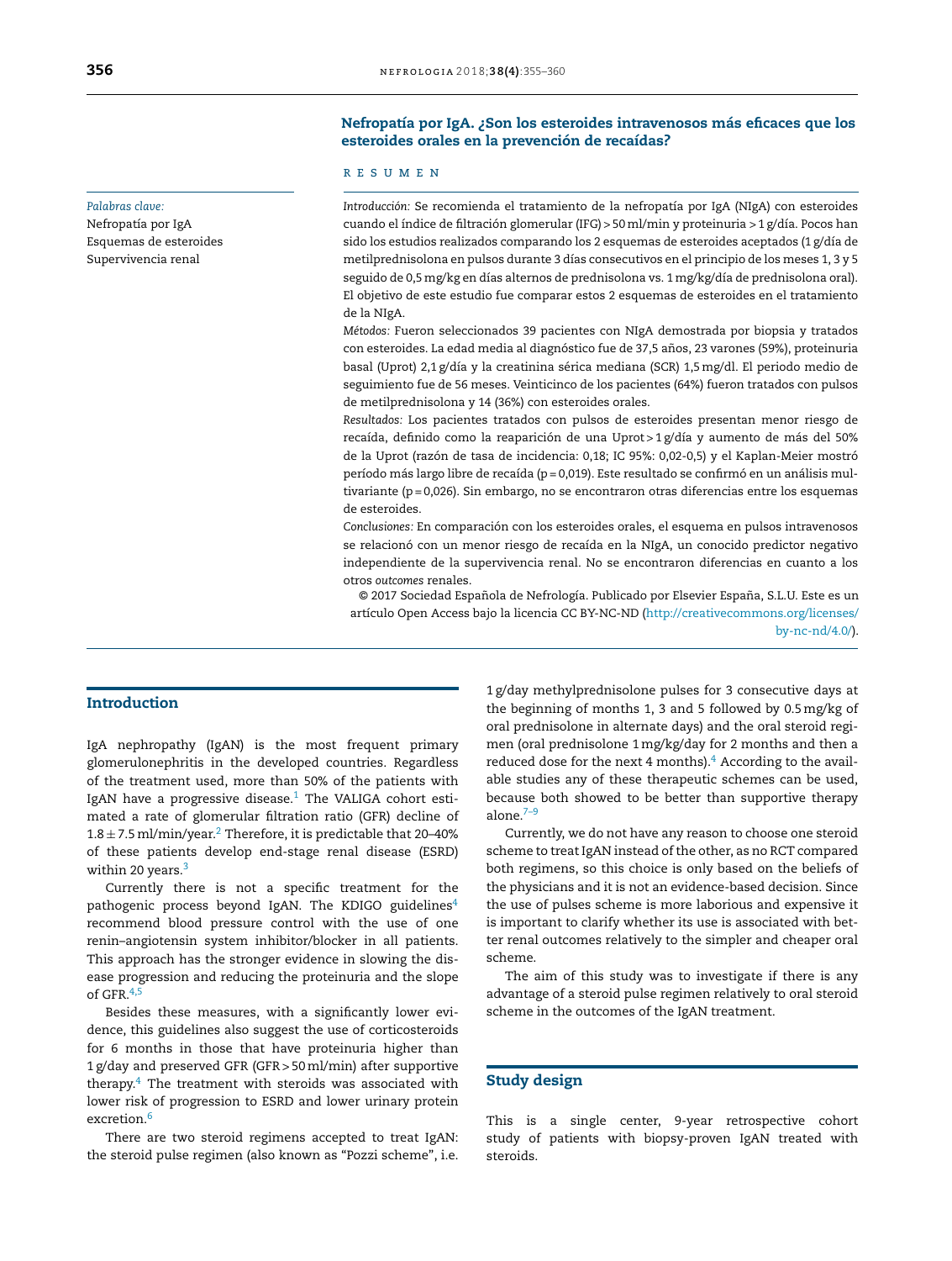| Table 1 - Baseline characteristics of the studied population.                   |                    |                          |                           |         |  |  |  |  |  |
|---------------------------------------------------------------------------------|--------------------|--------------------------|---------------------------|---------|--|--|--|--|--|
| Variables                                                                       | Patients $(n=39)$  | Oral steroids $(n = 14)$ | Steroid pulses $(n = 25)$ | p       |  |  |  |  |  |
| Age, years                                                                      | $37.5 \pm 1.8$     | $36.7 + 9.1$             | $37.9 + 12.3$             | 0.332   |  |  |  |  |  |
| Gender, male                                                                    | 23(59.0)           | 10(71.4)                 | 13(56.5)                  | 0.410   |  |  |  |  |  |
| Race, black                                                                     | 2(5.1)             | 1(7.1)                   | 1(4.0)                    | 0.811   |  |  |  |  |  |
| Cumulative prednisolone-equivalent steroids dose, q                             | $14.1(6.1 - 14.4)$ | $6(5.4 - 7.2)$           | $14.3(14.1 - 14.6)$       | < 0.001 |  |  |  |  |  |
| Hypertension (HTN)                                                              | 18 (46.2)          | 5(35.7)                  | 13(52.0)                  | 0.121   |  |  |  |  |  |
| Smoke                                                                           | 7(17.9)            | 5(55.6)                  | 2(16.7)                   | 0.102   |  |  |  |  |  |
| Proteinuria, g/day                                                              | $2.1(1.5-3.8)$     | $3.1(1.1-5.5)$           | $2.0(1.6-3.6)$            | 0.139   |  |  |  |  |  |
| GFR, ml/min                                                                     | $53(31-74)$        | 41 (14.3-78.8)           | 54 (39.5 - 71.5)          | 0.160   |  |  |  |  |  |
| History of macroscopic hematuria                                                | 8(20.5)            | 3(21.4)                  | 5(20)                     | 0.901   |  |  |  |  |  |
| Microscopic hematuria                                                           | 32(82.1)           | 10(71.4)                 | 22 (88)                   | 0.408   |  |  |  |  |  |
| Serum albumin, g/dl                                                             | $3.5 \pm 0.6$      | $3.4 \pm 0.7$            | $3.6 \pm 0.5$             | 0.792   |  |  |  |  |  |
| Serum total cholesterol, mq/dl                                                  | $220.7 \pm 56.0$   | $233.4 \pm 82.0$         | $214.1 \pm 36.9$          | 0.430   |  |  |  |  |  |
| Follow-up, months                                                               | 56 (24-104)        | $51(12 - 90.5)$          | $56(31-104)$              | 0.761   |  |  |  |  |  |
| Person-time, months                                                             | 2578               | 808                      | 1770                      | < 0.001 |  |  |  |  |  |
| Histological grade - Oxford classification                                      |                    |                          |                           |         |  |  |  |  |  |
| Mesangial cellularity (M1)                                                      | 29(85.3)           | 11(91.7)                 | 18 (81.8)                 | 0.419   |  |  |  |  |  |
| Segmental glomerulosclerosis (S1)                                               | 13 (38.2)          | 3(25)                    | 10(45.5)                  | 0.321   |  |  |  |  |  |
| Endocapillary hypercellularity (E1)                                             | 19 (55.9)          | 9(75)                    | 10(45.5)                  | 0.157   |  |  |  |  |  |
| Tubular atrophy/interstitial fibrosis (T1/T2)                                   | 27(79.4)           | 8(66.6)                  | 19 (86.3)                 | 0.693   |  |  |  |  |  |
| Values are: mean $\pm$ SD, median (interquartile range) or frequencies [n (%)]. |                    |                          |                           |         |  |  |  |  |  |

#### Subjects and methods

We selected 62 patients with primary IgAN, who had been biopsied between January 2006 and December 2014, from these only 39 were eligible for the study. The inclusion criteria were: having proteinuria greater than 1 g/day after at least 6 months of treatment with angiotensin-converting enzyme inhibitors (ACE-I) and/or angiotensin receptor blockers (ARB) before steroids, having received at least 6 months of steroid therapy (pulse or oral regimen), age > 18 years at diagnosis and follow-up duration > 12 months. All the patients included in the study were under RAAS blockage for at least 6 months. The doses were titrated upward as far as tolerated by each patient.

The exclusion criteria were: pregnancy, chronic advanced liver disease, presence of Henoch–Schonlein purpura or atypical forms of IgAN (acute kidney injury or crescentic IgAN).

Clinical information concerning demographic, clinical and laboratory data were collected from the clinical process. For the purpose of this study all the kidney biopsies were reviewed and classified according to Oxford classification by the same kidney pathologist.

Complete remission was defined as a proteinuria < 0.3 g/day without worsening of renal function at the end of steroid therapy (6 months). Partial remission was defined as at least a 50% reduction in proteinuria compared with baseline after 6 months of therapy.

Relapse was defined as the recurrence of proteinuria > 1 g/day and at least a 50% increase in proteinuria compared to the lowest proteinuria achieved after treatment.

Our endpoints were a combined endpoint of doubling serum creatinine (SCr) or ESRD, rate of complete or partial remission, GFR decline rate and relapse rate.

According to the type of steroid regimen used the patients were divided in two groups: pulse steroid group (*n* = 25, 64%) and oral steroid group (*n* = 14, 36%).

The cumulative prednisolone-equivalent steroids dose (in grams) was obtained by multiplying the dose per day (pill or injection) by the prednisolone conversion factors, then multiplying it by the number of days of treatment.

#### *Statistical analysis*

Variables are expressed as frequencies for categorical variables, mean values with SD for continuous variables and median values with interquartile ranges for ordinal variables.

Comparison between groups was performed using *T*-test for normally distributed variables, Wilcoxon test for nonnormally distributed variables and  $\chi^2$  test for categorical variables. Survival curves were estimated by Kaplan–Meier analysis and compared by the log-rank test. Cox regression analysis was used for multivariable analysis.

Statistical analysis was performed with SPSS system 21.0 (SPSS Inc., Chicago, IL). For all comparisons, a *p* < 0.05 was considered statistically significant.

#### Results

A total of 39 biopsy-proven IgAN patients were included in the study. Their baseline demographic, clinical and laboratory characteristics are summarized in Table 1. Of the studied population 59% were male, mean age was 37.5 years, 94.9% were caucasian and had a median follow-up time of 56 months after treatment.

The baseline characteristics in both groups were similar concerning to age, gender, hypertension prevalence, GFR, urinary protein excretion, micro and macroscopic hematuria and serum albumin ([Table](#page-3-0) 2). Regarding the renal biopsies, we found that the four parameters of the Oxford classification were also similar between groups. The cumulative prednisolone-equivalent steroids dose was significantly higher in the group of pulses regimen (14.3 vs. 6 g, *p* < 0.001).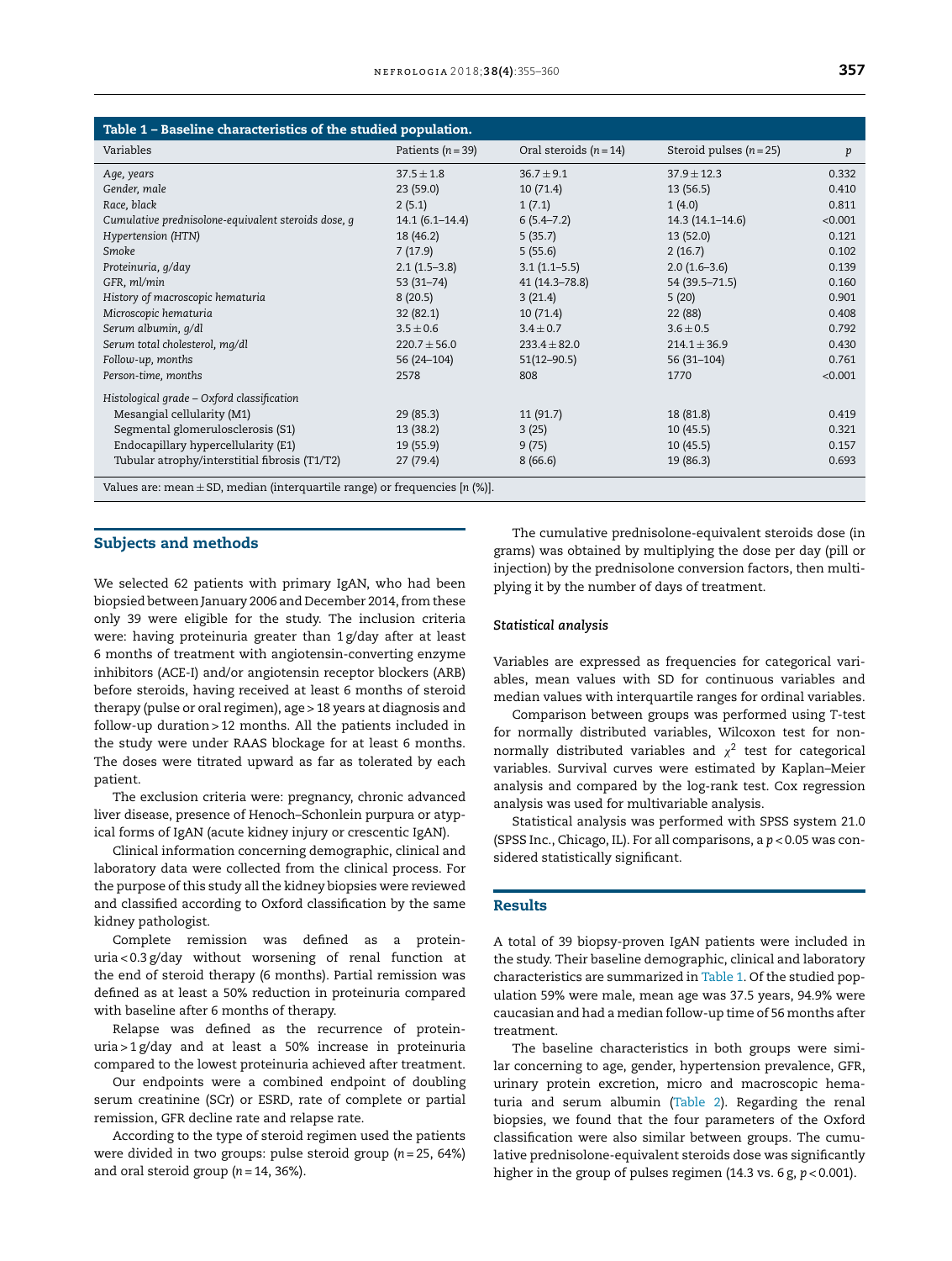<span id="page-3-0"></span>

| Table 2 - Univariate analysis for the development of the main outcomes and side effects. |                          |                           |                           |       |  |  |  |  |  |
|------------------------------------------------------------------------------------------|--------------------------|---------------------------|---------------------------|-------|--|--|--|--|--|
|                                                                                          | Oral steroids $(n = 14)$ | Steroid pulses $(n = 25)$ | IRR (confidence interval) | p     |  |  |  |  |  |
| Doubled SCr or ESRD                                                                      | 3(21.4%)                 | 8 (32%)                   | 1.22                      | 0.507 |  |  |  |  |  |
| Incidence rate <sup>a</sup>                                                              | $3.7(1.2 - 11.5)$        | $4.5(2.2 - 9.0)$          | $(0.29 - 7.12)$           |       |  |  |  |  |  |
| GFR decline rate, ml/min/year                                                            | $-4.0 \pm 6.3$           | $-4.5 \pm 8.0$            |                           | 0.729 |  |  |  |  |  |
| GFR at the end of the follow-up, ml/min                                                  | 54.2 (34.5-97.6)         | 45.7 (26.9–66.3)          |                           | 0.430 |  |  |  |  |  |
| Complete or parcial remission                                                            | 9(75%)                   | 20 (80%)                  |                           | 0.810 |  |  |  |  |  |
| Relapse                                                                                  | 5(35.7%)                 | $2(8.0\%)$                | 0.18                      | 0.044 |  |  |  |  |  |
| Incidence rate <sup>a</sup>                                                              | $6.2(2.6-14.9)$          | $1.1(0.3-4.5)$            | $(0.018 - 0.85)$          |       |  |  |  |  |  |
| Microscopic hematuria at the end of                                                      | 5(35.7)                  | 5(20)                     | 0.46                      | 0.231 |  |  |  |  |  |
| the follow-up                                                                            | $2.8(1.25 - 7.1)$        | $6.1(3.01-13.2)$          | $(0.11 - 1.98)$           |       |  |  |  |  |  |
| Median proteinuria, g/day                                                                |                          |                           |                           |       |  |  |  |  |  |
| At 6 months (end of treatment)                                                           | $0.3(0.1-1.2)$           | $0.4(0.2-1.2)$            |                           | 0.903 |  |  |  |  |  |
| At 12 months                                                                             | $0.2(0.1-0.3)$           | $0.4(0.1-0-9)$            |                           | 0.894 |  |  |  |  |  |
| At 36 months                                                                             | $0.2(0.1 - 0.4)$         | $0.5(0.1-1.1)$            |                           | 0.920 |  |  |  |  |  |
| At 60 months                                                                             | $0.3(0.2 - 0.6)$         | $0.3(0.1-1.4)$            |                           | 0.997 |  |  |  |  |  |
| Proteinuria < 0.3 g/day                                                                  |                          |                           |                           |       |  |  |  |  |  |
| At 6 months (end of treatment)                                                           | 7(50%)                   | 9(36%)                    |                           | 0.410 |  |  |  |  |  |
| At 12 months                                                                             | 8(80%)                   | 10 (47.6%)                |                           | 0.120 |  |  |  |  |  |
| At 36 months                                                                             | 5(71.4%)                 | 7 (38.9%)                 |                           | 0.328 |  |  |  |  |  |
| At 60 months                                                                             | 4(66.7%)                 | 5(45.5%)                  |                           | 0.548 |  |  |  |  |  |
| Side effects of steroids                                                                 |                          |                           |                           |       |  |  |  |  |  |
| De novo or worsening diabetes                                                            | 2(14.3%)                 | 2(8%)                     |                           |       |  |  |  |  |  |
| Incidence rate <sup>a</sup>                                                              | $0.003$ (0.0006-0.009)   | $0.001(0.003 - 0.005)$    | $0.46(0.03 - 6.3)$        | 0.790 |  |  |  |  |  |
| Cushingoid state                                                                         | 1(7.1%)                  | 2(8%)                     |                           |       |  |  |  |  |  |
| Incidence rate <sup>a</sup>                                                              | $0.006(0.0008 - 0.004)$  | $0.0025(0.0006 - 0.009)$  | $0.23(0.004-4.4)$         | 0.510 |  |  |  |  |  |
|                                                                                          |                          |                           |                           |       |  |  |  |  |  |

HR, hazard ratio; IRR, incidence rate ratio.

Values are: mean  $\pm$  SD, median (interquartile range) or frequencies [n (%)].

<sup>a</sup> Incidence rate presented by cases/1000 person-months (95% confidence interval).

During the follow-up period, 8 patients in the group of steroid pulse regimen and 3 in the oral prednisolone regimen reached the combined outcome of doubling SCr or ESRD, however this difference was not statistically significant (IRR 1.22, 95% CI 0.29-7.12). The mean GFR decline rate was also not different between groups (steroid pulse - 4.5 ml/min/year vs. steroid oral scheme - 4.0 ml/min/year).

In both groups, 75% or more of the total patients achieved partial or complete remission. On the other hand, the patients treated with steroid pulses showed lower relapse rate (incidence rate 1.1 vs. 6.2 relapses/person-months and an incidence rate ratio of 0.18, 95% CI 0.02-0.85).

Kaplan-Meier analysis showed that the patients treated with steroid pulse regimen had a longer period of time free to relapse (Log Rank test = 5.505,  $p = 0.019$ ) (Fig. 1). Cox regression analysis confirmed this result in a model adjusted to age and baseline proteinuria (HR = 0.18, 95% CI 0.04-0.82,  $p = 0.026$ ) (Table 3).

The median urinary protein excretion decreased in both groups soon after the treatment (at 6 months of followup), and both groups maintained a similar urinary protein excretion. Similarly, the proportion of patients that achieved proteinuria lower than 0.3 g/day were comparable between the two groups during the follow-up.

The survival analysis did not find steroid pulses as a significant predictor for the other analyzed endpoints such as achieving complete or partial remission.

Regardless of the higher cumulative prednisoloneequivalent steroids dose, the pulses regimen did not have



Fig. 1 - The steroid pulse regimen was associated with lower relapse rate in IgAN (Kaplan-Meier analysis). This result was confirmed in a multivariable analysis (Cox regression) adjusted to age and baseline proteinuria  $(x^2 = 9.09, p = 0.028)$ .

higher incidence of steroids side effects. There was not an increased incidence of diabetes, cushingoid state or infections severe enough to require special medical care, such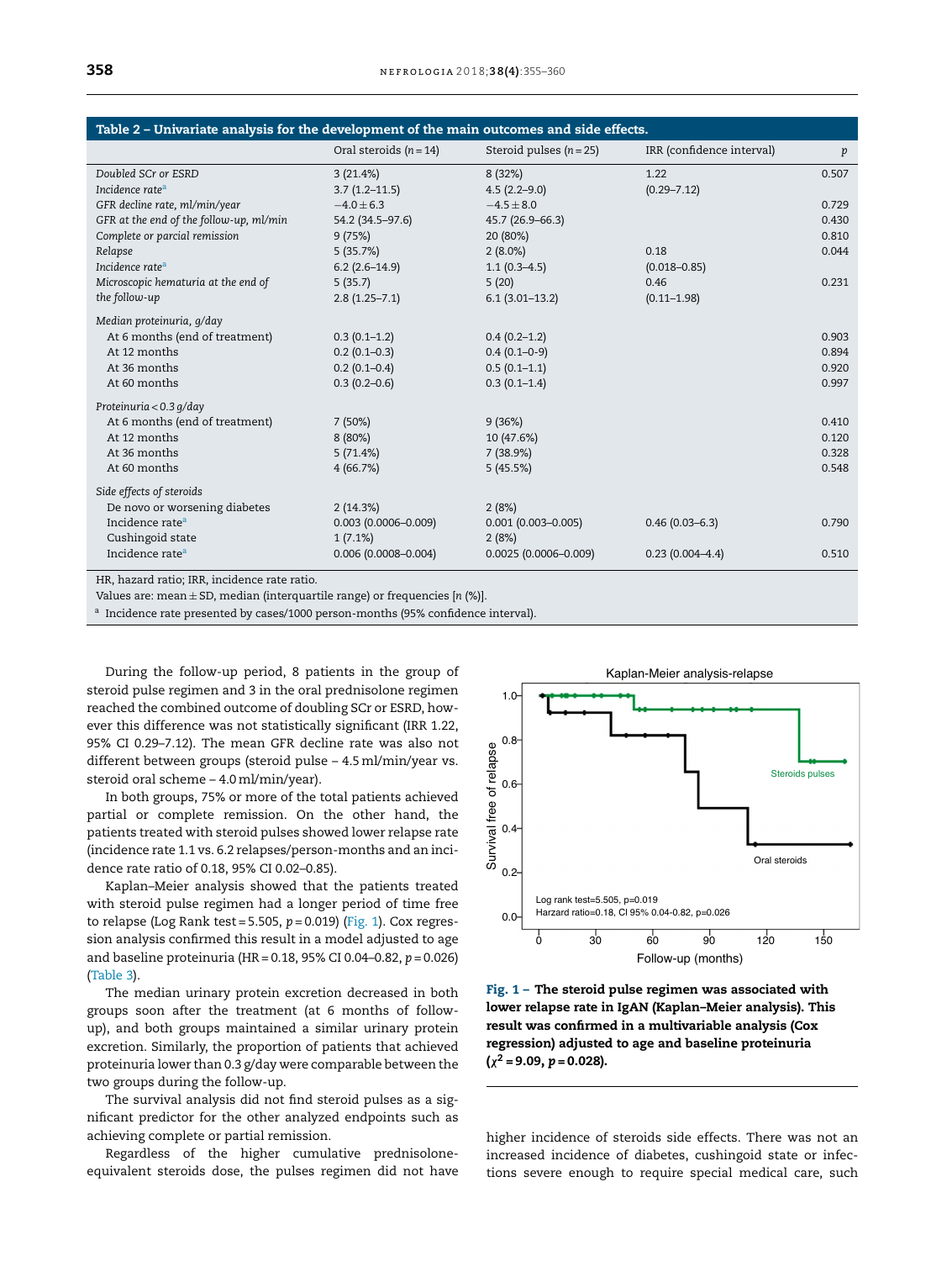<span id="page-4-0"></span>

| Table 3 - Predictors of time free of relapses (Cox regression). |                      |           |                |       |       |  |  |  |
|-----------------------------------------------------------------|----------------------|-----------|----------------|-------|-------|--|--|--|
| Dependent variable                                              | Independent variable | <b>HR</b> | 95% CI         | D     | $R^2$ |  |  |  |
| IgAN                                                            | Age                  | 0.94      | $0.82 - 1.07$  | 0.371 | 5.83  |  |  |  |
| relapse                                                         | Proteinuria          | 0.999     | $0.998 - 1.00$ | 0.741 |       |  |  |  |
|                                                                 | Steroid pulses       | 0.10      | $0.01 - 0.87$  | 0.036 |       |  |  |  |
| HR, hazard ratio; IRR, incidence rate ratio.                    |                      |           |                |       |       |  |  |  |
| $p = 0.019$ .                                                   |                      |           |                |       |       |  |  |  |

as antibiotic prescription (no cases reported), during the follow-up [\(Table](#page-3-0) 2).

## **Discussion**

In our cohort of patients, the IgAN treatment with steroid pulse regimen was associated with a lower risk of relapses. However, no significant differences were found regarding the main renal outcomes, such as development of ESRD, eGFR decline or remission rate.

It is well studied that the relapse rate was an independent negative predictor of renal survival in patients with IgAN.[10](#page-5-0) In our study, the lower rate of relapses in the pulses steroid group was not associated with a slower progression of the disease, evaluated by eGFR decline rate or incidence of ESRD. IgA nephropathy is a glomerular disease with a slow progression to ESRD. Different studies predicted that less than 50% of the patients with IgAN will progress to ESRD in 20–25 years.<sup>[3](#page-5-0)</sup> We believe that in order to evaluate long-term outcomes, such as evolution to ESRD in IgAN, our cohort with a median followup period of 56 months (4.6 years) is short. This can, at least in part, explain why we did not found differences between groups regarding ESRD development.

We found no differences between the two regimens regarding to proteinuria reduction, remission achievement after treatment or eGFR decline rate.

Only one study<sup>[11](#page-5-0)</sup> with 16 patients compared these two regimens for the treatment of IgAN and found no significant benefits of one scheme relatively to the other. However that study has important limitations such as the fact that baseline proteinuria was significantly different between groups and the criteria used to treat IgAN patients with steroids (proteinuria < 500mg/day and SCr < 1.5mg/dl) were different from the current guidelines.[4](#page-5-0)

Two main reasons have been presented to use highdose intravenous steroids followed by a moderate oral dose instead of oral steroids alone in the treatment of many kidney and non-kidney diseases: firstly, the earlier and more effective response, and secondly, the lower toxicity.<sup>[12](#page-5-0)</sup> The administration of steroid pulse therapy achieves quicker and stronger immunosuppressive and anti-inflammatory effects, decreasing the needed dose of oral steroids in the maintenance therapy (which is associated to the most relevant long-term adverse effects of the steroids, such as Cushing syndrome, diabetes, osteoporosis, etc.) and avoiding the mor-bidity associated with prolonged nephrotic syndrome.<sup>[13](#page-5-0)</sup> This paradox, in which the administration of high-dose intravenous steroids is used to reduce the steroid-related side effects, is based on studies where this regimen is as effec-

tive as the oral steroids in full-dose, but less toxic, in patients with idiopathic nephrotic syndromes. $14,15$  On the other hand, some clinical observations suggest that the immunosuppressive effects of high dose of IV glucocorticoids occur too fast to be explained only by the classic mechanism (genomic) of action, suggesting that this high dose administration of steroids has different pharmacologic effects than those produced with lower doses.<sup>[16](#page-5-0)</sup> It was mainly observed in children with steroid-resistant nephrotic syndrome, in which the administration of IV pulses of steroids lead to remission in some cases.[13,15](#page-5-0) Nowadays there is some evidence that the cellular effects of steroids are mediated by genomic and nongenomic mechanisms.<sup>[5,17](#page-5-0)</sup>

Coppo,<sup>[18](#page-5-0)</sup> reviewed the long-term beneficial or legacy effect of IgAN treatment. "Legacy effect" is a term used to describe the use of a treatment in an early phase of a disease that can produce benefits long after the cessation of the intervention. Some experiments suggests that it is possible to expect a legacy effect of early treatments in IgAN, namely in younger patients, with active and reversible pathology lesion, with nor-mal renal function.<sup>[18](#page-5-0)</sup> In IgAN, can we expect a superior legacy effect using high intravenous steroid dose, which can produce genomic and non-genomic effects?

In opposition to the Therapeutic Evaluation of Steroids in IgA Nephropathy (TESTING) trial results, we did not have major steroid side effects, even in the group with IV pulses. Patients treated with pulses regimen were exposed to a higher dose of steroids than those treated with oral prednisolone, however we did not find higher incidence of steroids sideeffects in these patients, such as diabetes or infections. Likewise, the other study that compared the two regimens did not find differences regarding side-effects. $11$  In the literature we found studies evaluating similar steroid regimens in other diseases which report equal or even less adverse effects<sup>19-21</sup> and other studies reporting more adverse effects $22$  with highdose pulse steroids.

The recent results of Supportive versus immunosuppress-ive therapy of progressive IgA nephropathy (STOP) Trial<sup>[23](#page-5-0)</sup> and the preliminary data from the TESTING Study<sup>[5](#page-5-0)</sup> forced us to reflect again on the benefits in renal survival and adverse effects of steroids in the treatment of IgAN. However, while waiting for better designed and longer follow-up RCT there is considerable cumulated evidence to support treating these patients with ACE-I or ARB for at least 6 months and only consider 6-month steroids therapy to try to delay the progression of the disease, when proteinuria higher than 1 g/day persists.[5](#page-5-0)

Our study has some limitations. It is a retrospective study, so the choice between the regimens was made based on the physician's opinion, and we do not know the reasons why they